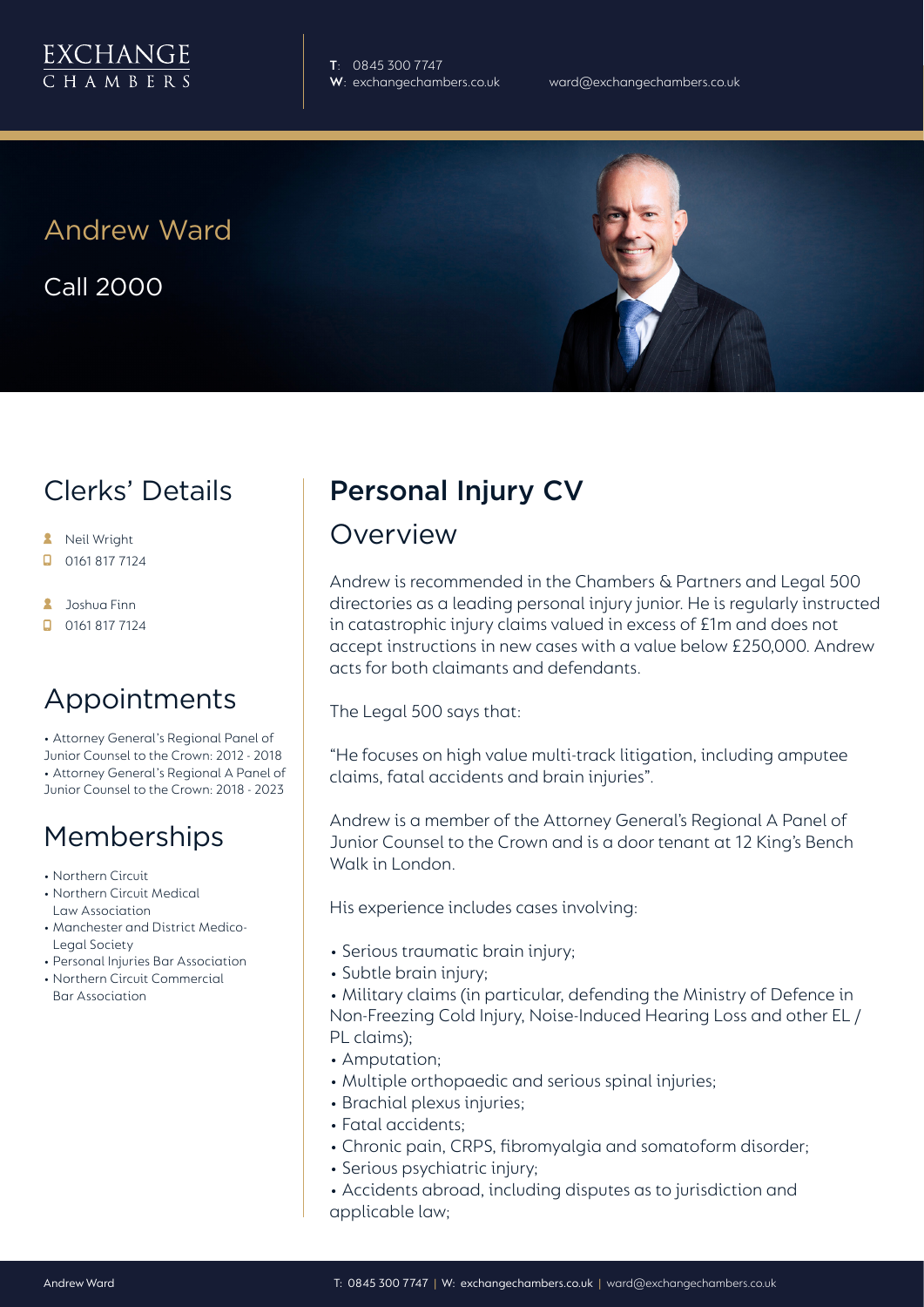• Industrial disease (including mesothelioma claims concerning the cost of immunotherapy treatment); and

• Insurance disputes related to personal injury litigation (e.g.: claims involving the MIB's Uninsured and Untraced Schemes, Article 75 insurers and Section 151 of the Road Traffic Act 1988).

# Education

- St. Bede's College, Manchester (1988 1995) (Head Boy, 1994 1995)
- B.A. (Jurisprudence), Jesus College, Oxford University
- B.C.L. (Bachelor of Civil Law), Jesus College, Oxford University
- Bar Vocational Course, Inns of Court School of Law (Very Competent, 2000)
- British Academy Postgraduate Scholarship (1998 1999)
- Sankey Scholar, Jesus College, Oxford University (1999)
- Astbury Scholar of the Middle Temple (2000)
- Winner of the Middle Temple Mooting Competition (2000)

### Beyond the Bar

Andrew enjoys spending time with his young family. He is a Mansell Patron of Jesus College, Oxford.

## Recommendations

"He is technically very good, with an eye for detail. He sees the overall picture but doesn't lose sight of more minute detail that is important to the case. He also has a lovely manner with clients."

#### **Chambers and Partners 2022**

"Andrew is extremely well-versed and knowledgeable in all aspects of military claims. Andrew has an unrivalled knowledge on non-freezing cold injury claims, and has an excellent rapport and relationship with client's. Their Advices are clear and consistent. They are very good on their feet, particularly in tricky JSM scenarios and in Court. Quick thinking, but with a practical aspect to benefit the client. I would not hesitate to instruct Andrew on any complex injury or military claim." **The Legal 500, 2022**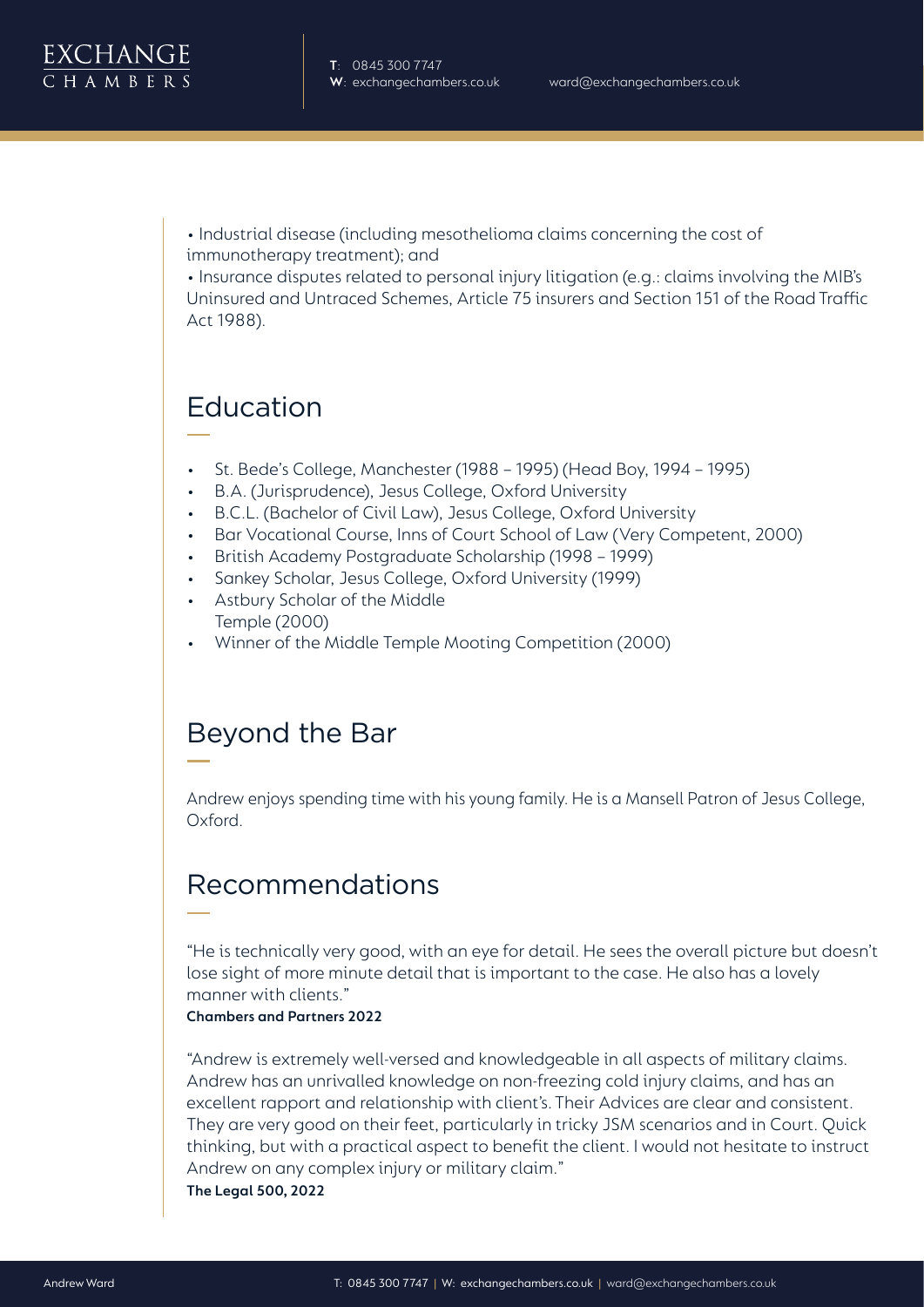

"Very strong on military matters and earns the trust of his clients." **Chambers and Partners 2021**

"Very good both on paper and on his feet." **Chambers and Partners 2020**

"His work on papers is very accessible, and he has a forensic way of looking at medical evidence in a case." "He is an accomplished junior who is a pleasure to work with and has a keen eye for detail."

**Chambers and Partners 2019**

"Very approachable and able to relate to lay clients on their level and explain difficult concepts in easily accessible terms." "Good on paper and a very good advocate at application hearings."

**Chambers and Partners 2018**

"He is very accessible and good with the clients, and he takes a good common-sense approach." "He is very smooth, very knowledgeable, and always in control." **Chambers and Partners 2017**

"A lawyer of real quality. He is intellectually the equal of anybody. He has a wide and extensive knowledge of personal injury cases at the highest level and comes at them with balance, because he represents both Claimant and Defendant firms. Brings an intensity to cases that pays dividends."

**The Legal 500, 2021**

"Responsive, available and has great attention to detail." **The Legal 500, 2020**

"Very experienced in high-value catastrophic injury cases." **The Legal 500, 2018/19**

"He has excellent client-care skills." **The Legal 500, 2017**

"He has a great ability to deal with problems in a no-nonsense way." **The Legal 500, 2016**

"He focuses on high-value multi-track litigation, including amputee claims, fatal accidents and brain injuries." **The Legal 500, 2015**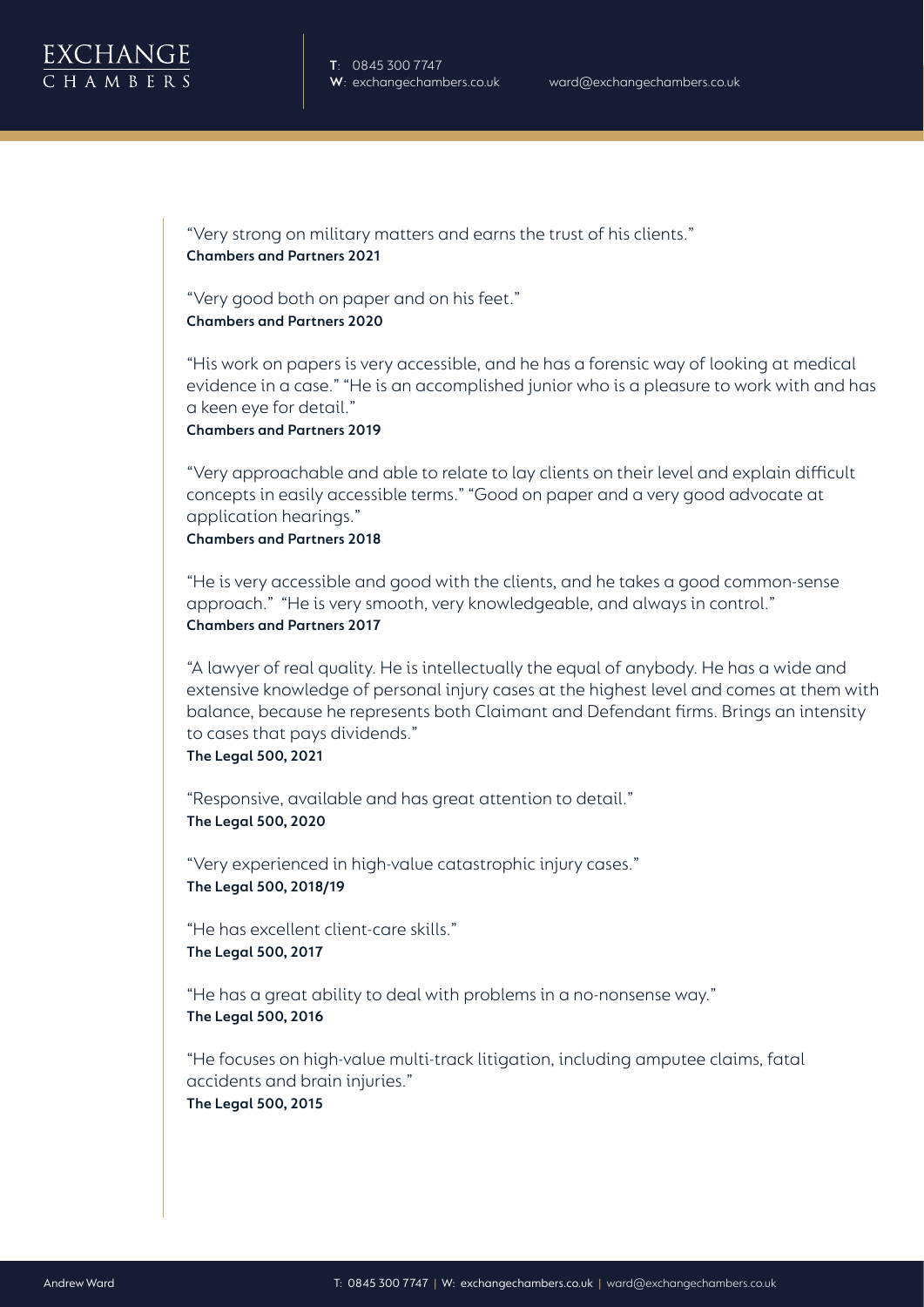

### Cases

#### *Andrew's recent cases include:*

**SC –v- AL:** Andrew is currently acting as junior counsel, led by Will Waldron Q.C., for a motorcyclist who suffered a severe traumatic brain injury following an accident in May 2016. The claimant had an initial Glasgow Coma Score of 3/15 and significant retrograde and post-traumatic amnesia. He also suffered a spinal cord contusion at the level of T2/3.

**BO -v- RT:** Andrew is currently acting as junior counsel, led by Will Waldron Q.C., for a motorist who suffered a severe traumatic brain injury and a serious acetabular fracture following a road traffic accident.

**CP -v- NP:** Andrew represented the Claimant, aged 58 years, who was rendered paraplegic in a road traffic accident. A gross settlement was secured in January 2021 of £2,500,000.

**CW -v- DM:** Andrew represented the Claimant who sustained a serious left foot fracture and avulsion of the heel pad when he was knocked off his motorcycle by a car in May 2016. The treating and medical experts in the disciplines of orthopaedics and rehabilitation medicine agreed that the Claimant would benefit from an elective below-knee transtibial amputation. However, he had received input from a multi-disciplinary rehabilitation team and had opted for conservative treatment for nearly five years. The claim was presented on the basis that it was inevitable that he would come to an elective amputation in due course. Damages of £1.6 million were recovered at a JSM in February 2021.

**AP -v- KT:** Andrew acted as junior counsel, led by Will Waldron Q.C., for the Claimant who was knocked over by the Defendant's car as she walked across a country road. She was rendered paraplegic with no bony connection left between her upper and lower body. Liability was hotly contested. William Waldron Q.C. and Andrew established liability at a High Court trial in March 2019 with no finding of contributory negligence. The Defendant obtained permission to appeal to the Court of Appeal. Andrew prepared the Claimant's Skeleton Argument in response to the appeal. The appeal was compromised at a JSM in March 2020 when the Claimant recovered damages in excess of £2 million.

**A -v- B:** Andrew acted as junior counsel, led by Will Waldron Q.C., on behalf of a claimant who suffered paraplegia following an accident. A settlement of £4 million was achieved at a mediation in April 2018.

**ST –v- DS:** Andrew represented the Claimant, ST, who sustained a serious right brachial plexus injury, a mild traumatic brain injury, a de-gloving injury to his right arm and multiple fractures in an RTA in June 2014. Complicated issues arose concerning medical causation, the cost of flail arm orthoses and ST's residual earnings capacity. Andrew obtained a settlement at a JSM in November 2017 of £925,000.

**L –v- M:** In March 2016, Andrew obtained a settlement of £500,000 on behalf of a deceased